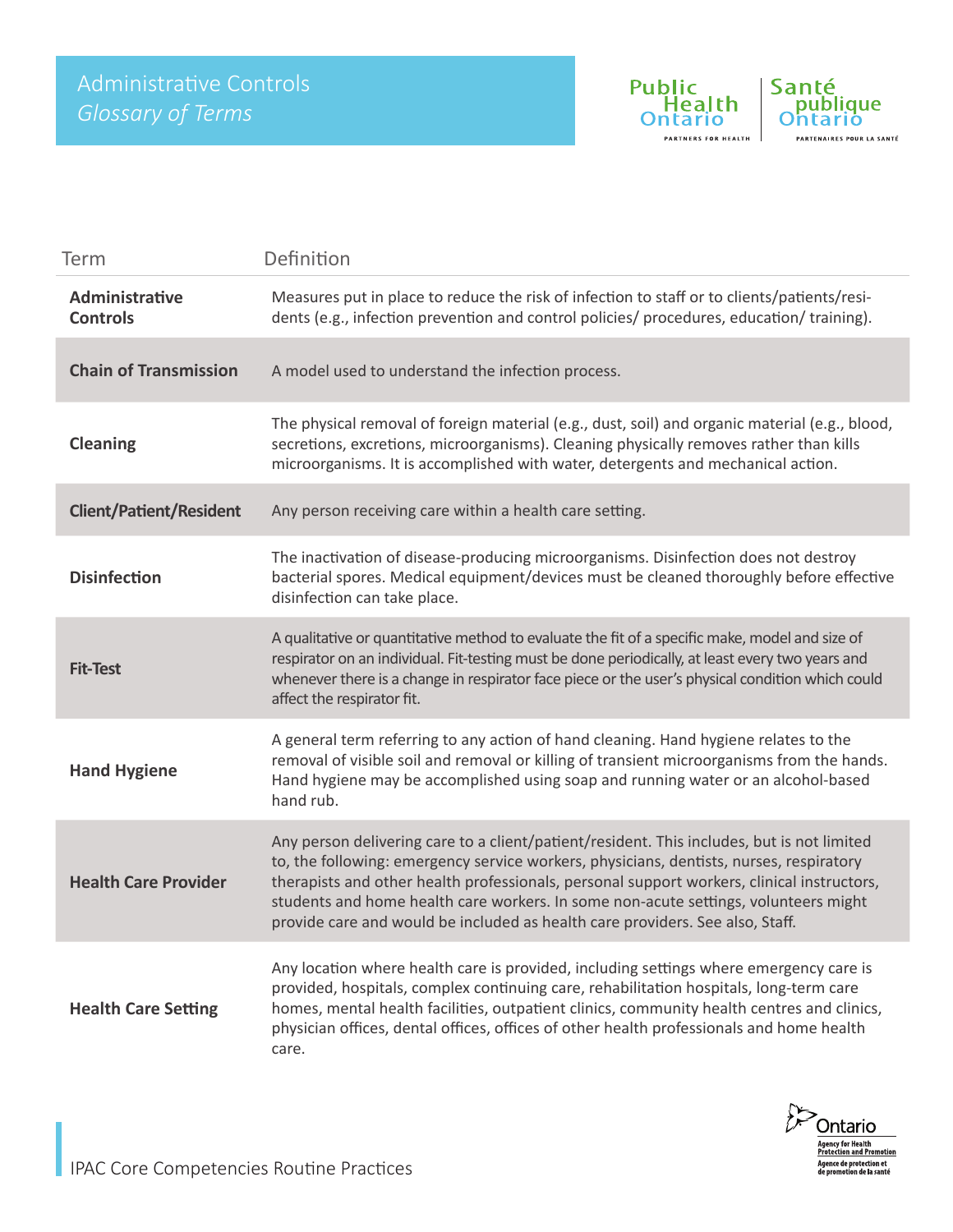

| Term                                                               | Definition                                                                                                                                                                                                                                                                                                                                                 |
|--------------------------------------------------------------------|------------------------------------------------------------------------------------------------------------------------------------------------------------------------------------------------------------------------------------------------------------------------------------------------------------------------------------------------------------|
| Infection                                                          | The entry and multiplication of an infectious agent in the tissues of the host. Asymp-<br>tomatic or sub-clinical infection is an infectious process running a course similar to that<br>of clinical disease but below the threshold of clinical symptoms. Symptomatic or clinical<br>infection is one resulting in clinical signs and symptoms (disease). |
| <b>Infection</b><br><b>Prevention and</b><br><b>Control (IPAC)</b> | Evidence-based practices and procedures that, when applied consistently in health<br>care settings, can prevent or reduce the risk of transmission of microorganisms to<br>health care providers, other clients/patients/residents and visitors.                                                                                                           |
| <b>Infectious Agent</b>                                            | A microorganism (e.g., a bacterium, fungus or virus) that is capable of invading body tissues<br>and multiplying.                                                                                                                                                                                                                                          |
| <b>N95 Respirator</b>                                              | A personal protective device that is worn on the face and covers the nose and mouth to<br>reduce the wearer's risk of inhaling airborne particles. A NIOSH-certified respirator has<br>a filter efficiency of 95% or more for particles that are 0.3 microns or larger in size and<br>provides a tight facial seal with less than 10% leak.                |
| <b>Personal Protective</b><br><b>Equipment (PPE)</b>               | Clothing or equipment worn for protection against hazards.                                                                                                                                                                                                                                                                                                 |
| <b>Point-of-Care</b>                                               | The place where three elements occur together: the client/patient/resident, the health<br>care provider, and care or treatment involving client/patient/resident contact.                                                                                                                                                                                  |
| <b>Respiratory Etiquette</b>                                       | Personal practices that help prevent the spread of bacteria and viruses that cause acute<br>respiratory infections (e.g., covering the mouth when coughing, care when disposing of<br>tissues).                                                                                                                                                            |
| <b>Risk Assessment</b>                                             | An evaluation of the interaction of the health care provider, the client/patient/resident<br>and the client/patient/resident environment to assess and analyze the potential for expo-<br>sure to infectious disease.                                                                                                                                      |
| <b>Routine Practices</b><br>(RP)                                   | The system of infection prevention and control practices recommended by the Public<br>Health Agency of Canada to be used with all clients/patients/residents during all care to<br>prevent and control transmission of microorganisms in all health care settings.                                                                                         |